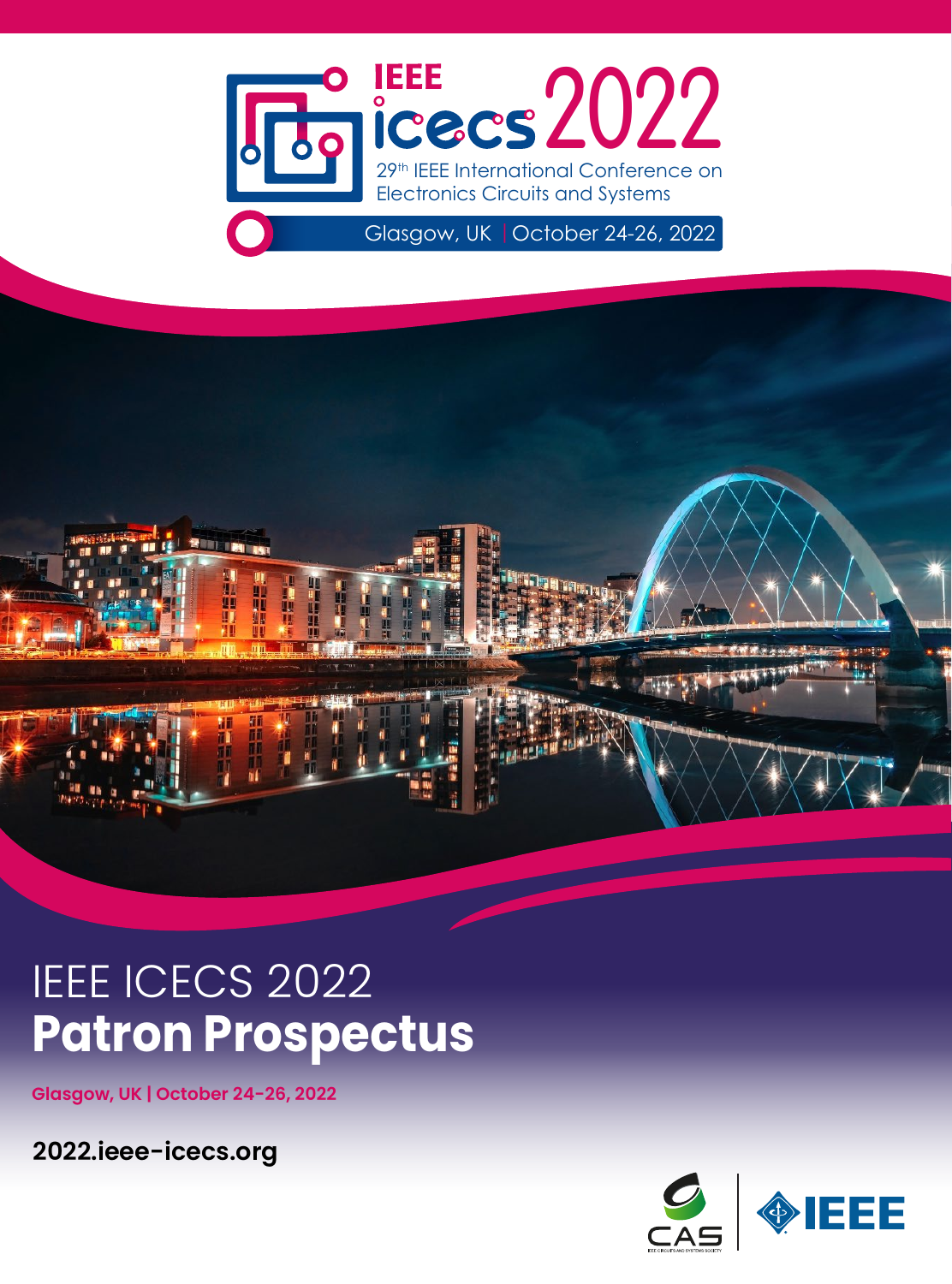

# **Patron Prospectus**

The IEEE ICECS – International Conference on Electronics Circuits and Systems deals with all the aspects of interactions among the worlds of the instrumentation and measurement, bio-engineering, material science, chemical and biological measurements, and the medical field. The symposium enables researchers, medical doctors and technicians to exchange ideas and information, make connections and collaborations and update innovation on health care systems and diagnostics in medicine.

The IEEE ICECS conference will take place in Glasgow, United Kingdom; the event gathers every year more than 100 international attendees including delegates from academia, undergraduate, graduate, and Ph.D. students, researchers and professionals from the industry with different technology backgrounds.

This event is the premier opportunity for companies to reach the global thought leaders in instrumentation and measurement - to market products and services to engineers developing instrumentation and control systems and academic researchers developing the next generation of sensors, measurement techniques, and standards.

ICECS 2022 will offer a prominent exhibition area closely integrated with all of the social and technical conference activities including coffee breaks, poster sessions, special sessions on industry papers, and tutorial sessions. Your exhibition stand will be visible and central to all attendees throughout the conference.

In addition to the opportunity to exhibit, several Promotional Items allow companies to demonstrate their technical leadership and support of the Conference. Please have a look at the following table with fees and benefits for Patrons. Those interested should contact the conference manager **Taylor Lineberger** *([tlineberger@conferencecatalysts.com](mailto:tlineberger%40conferencecatalysts.com?subject=))* for forms and contracts.



#### **Information Contact**

**Taylor Lineberger** Conference Manager IEEE ICECS 2022

✉ [tlineberger@conferencecatalysts.com](mailto:tlineberger%40conferencecatalysts.com?subject=) ☎ +1 352 872 5544 \*305 (352) 872 5545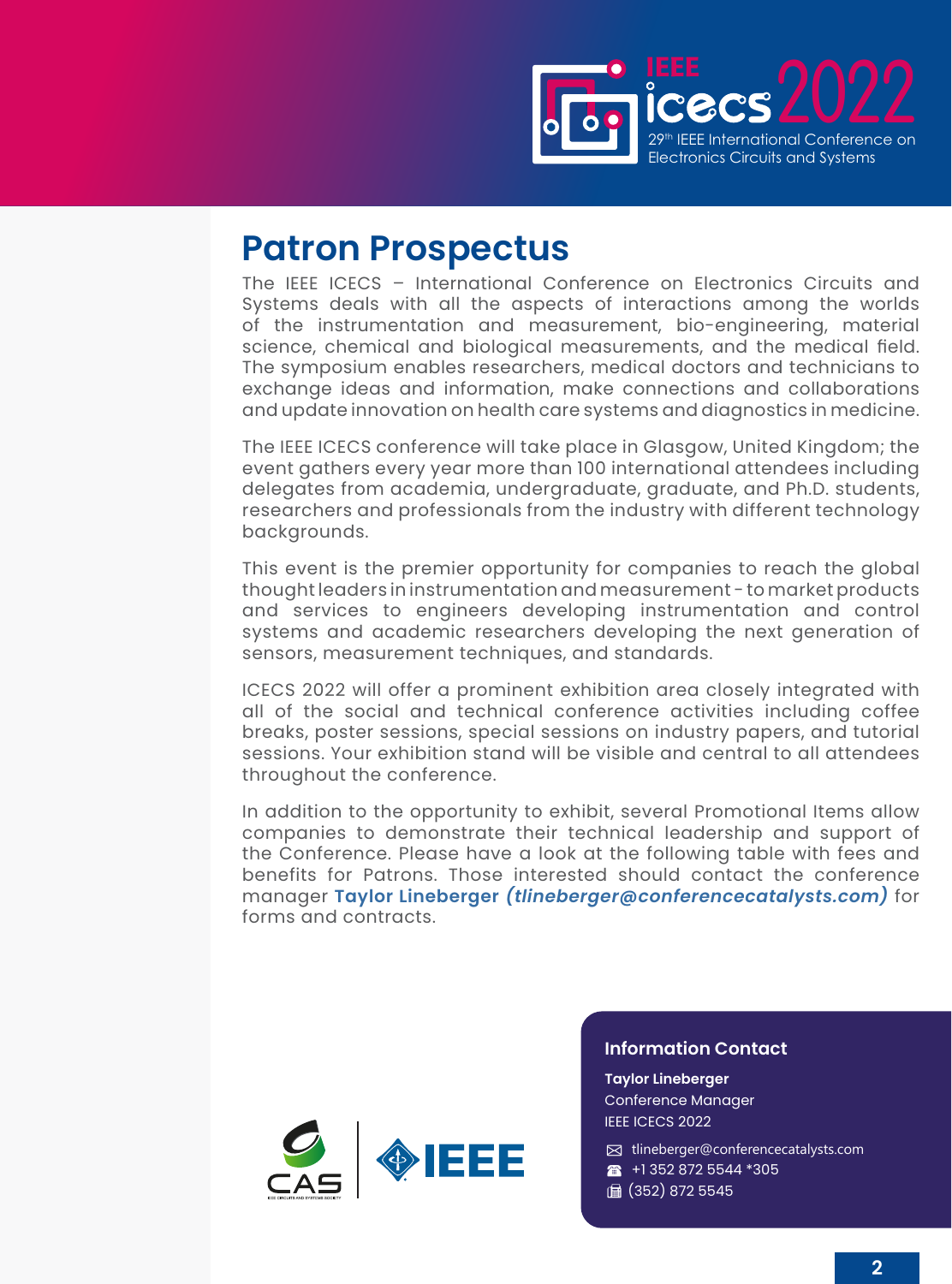

## **Benefits for Patrons**

| <b>Benefits</b>                                                                               | <b>Silver</b><br><b>Patron</b> | <b>Gold Patron</b> | <b>Platinum</b><br>Patron |
|-----------------------------------------------------------------------------------------------|--------------------------------|--------------------|---------------------------|
| <b>Promotion on Event Signage</b>                                                             |                                |                    |                           |
| Logo on Website and in Conference Program                                                     |                                |                    |                           |
| <b>Complimentary Registrations</b>                                                            | 1                              | $\mathbf 2$        | 3                         |
| Identified on signs during conference                                                         |                                |                    |                           |
| Virtual exhibition stand on CONFlux platform                                                  |                                |                    |                           |
| <b>Basic exhibition stand at the conference</b><br>$(**table, drape, and 2 chairs)$           |                                |                    |                           |
| Exhibition stand at the conference with a flat screen<br>$(**table, drape, and 2 chairs)$     |                                |                    |                           |
| Minimum Level of Support (Includes total Patronships and<br><b>Exhibition Stand Purchase)</b> | \$1,000                        | \$2,000            | \$3,000                   |

*\* All rates are shown in USD*

*\*\* Table dimensions: L140cm x W80cm x H72cm*

# **For More Information**

If your company would like to be an patron or if you do not see the opportunity you are interested in, please contact the IEEE ICECS 2022 Conference Manager.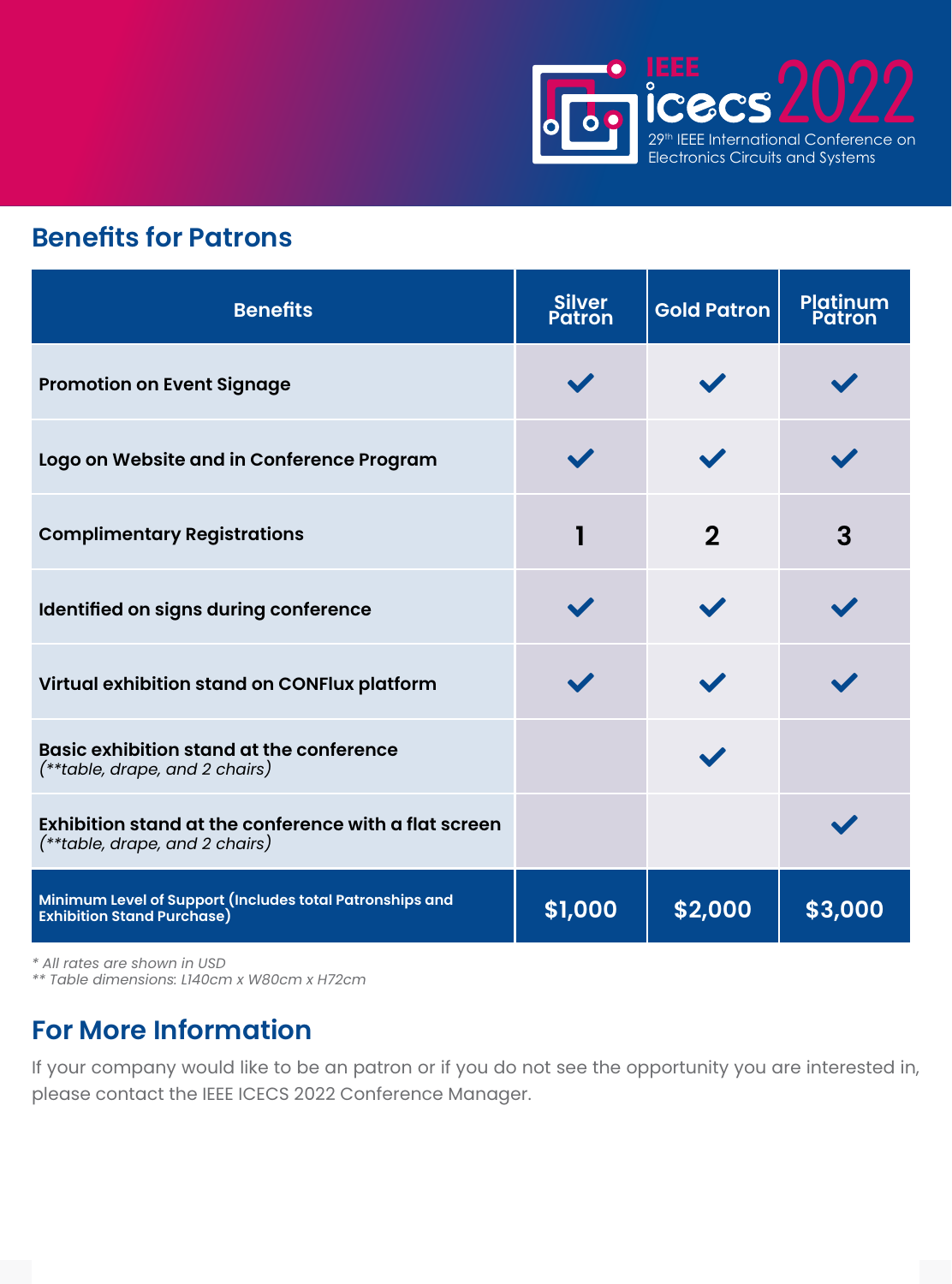# **Exhibit Space & Sponsor Application/Contract**



Application is hereby made to IEEE ICECS 2022 (hereinafter termed "Exhibit Management") for exhibit space at the above-named conference. This Application when accepted by Exhibit Management, together with the Exhibition Rules and Regulations as listed on the following pages, will constitute your contract with Exhibit Management for exhibit space, as indicated by the Conference Manager signature on this Application or acknowledgment by email.

| <b>Patron &amp; Patron Options</b> |      |          |  |  |
|------------------------------------|------|----------|--|--|
| Silver                             | Gold | $\Box$ P |  |  |

**\$2,000**

**Platinum \$3,000**

Please read this contract carefully and print or type all information requested.

Complete, sign and send to:

**Taylor Lineberger**

**2**

**1**

Conference Manager IEEE ICECS 2022

✉ [tlineberger@conferencecatalysts.com](mailto:tlineberger%40conferencecatalysts.com?subject=)

☎ (352) 872-5544 Ext 305

(a) (352) 872 5545

#### **Company Information**

**\$1,000**

| Company Name                                                                                                                                                                                                                         |                                          |  |  |  |
|--------------------------------------------------------------------------------------------------------------------------------------------------------------------------------------------------------------------------------------|------------------------------------------|--|--|--|
| <b>Mailing Address</b>                                                                                                                                                                                                               |                                          |  |  |  |
| City<br>Zip Code<br>State                                                                                                                                                                                                            | Country                                  |  |  |  |
| Web<br>Phone                                                                                                                                                                                                                         |                                          |  |  |  |
| I have read and agree to the terms and conditions of this contract.                                                                                                                                                                  |                                          |  |  |  |
| <b>Print Name</b>                                                                                                                                                                                                                    | Title                                    |  |  |  |
| <b>SIGNATURE</b>                                                                                                                                                                                                                     | Date                                     |  |  |  |
| <b>Contact Information</b>                                                                                                                                                                                                           |                                          |  |  |  |
| Name                                                                                                                                                                                                                                 | Email                                    |  |  |  |
| Phone<br>Fax                                                                                                                                                                                                                         |                                          |  |  |  |
| <b>Mailing Address</b>                                                                                                                                                                                                               |                                          |  |  |  |
| City<br>Zip Code<br>State                                                                                                                                                                                                            | Country                                  |  |  |  |
| Payment is due within 30 days of receipt of contract submission.                                                                                                                                                                     |                                          |  |  |  |
| Please make checks payable to: IEEE ICECS 2022<br><b>Payment Information</b>                                                                                                                                                         |                                          |  |  |  |
| Check<br><b>Bank Transfer</b><br>MasterCard<br><b>American Express</b><br>Visa                                                                                                                                                       |                                          |  |  |  |
|                                                                                                                                                                                                                                      |                                          |  |  |  |
| <b>Card Number</b>                                                                                                                                                                                                                   | Security Code*<br><b>Expiration Date</b> |  |  |  |
| * The Credit Card Security Code, or Card Code, is a three- or four-digit security code that is printed on the back of credit<br>cards (or on the front for American Express cards) in reverse italics in the card's signature panel. |                                          |  |  |  |
| <b>Billing Address</b>                                                                                                                                                                                                               |                                          |  |  |  |
| City<br>State<br>Zip Code                                                                                                                                                                                                            | Country                                  |  |  |  |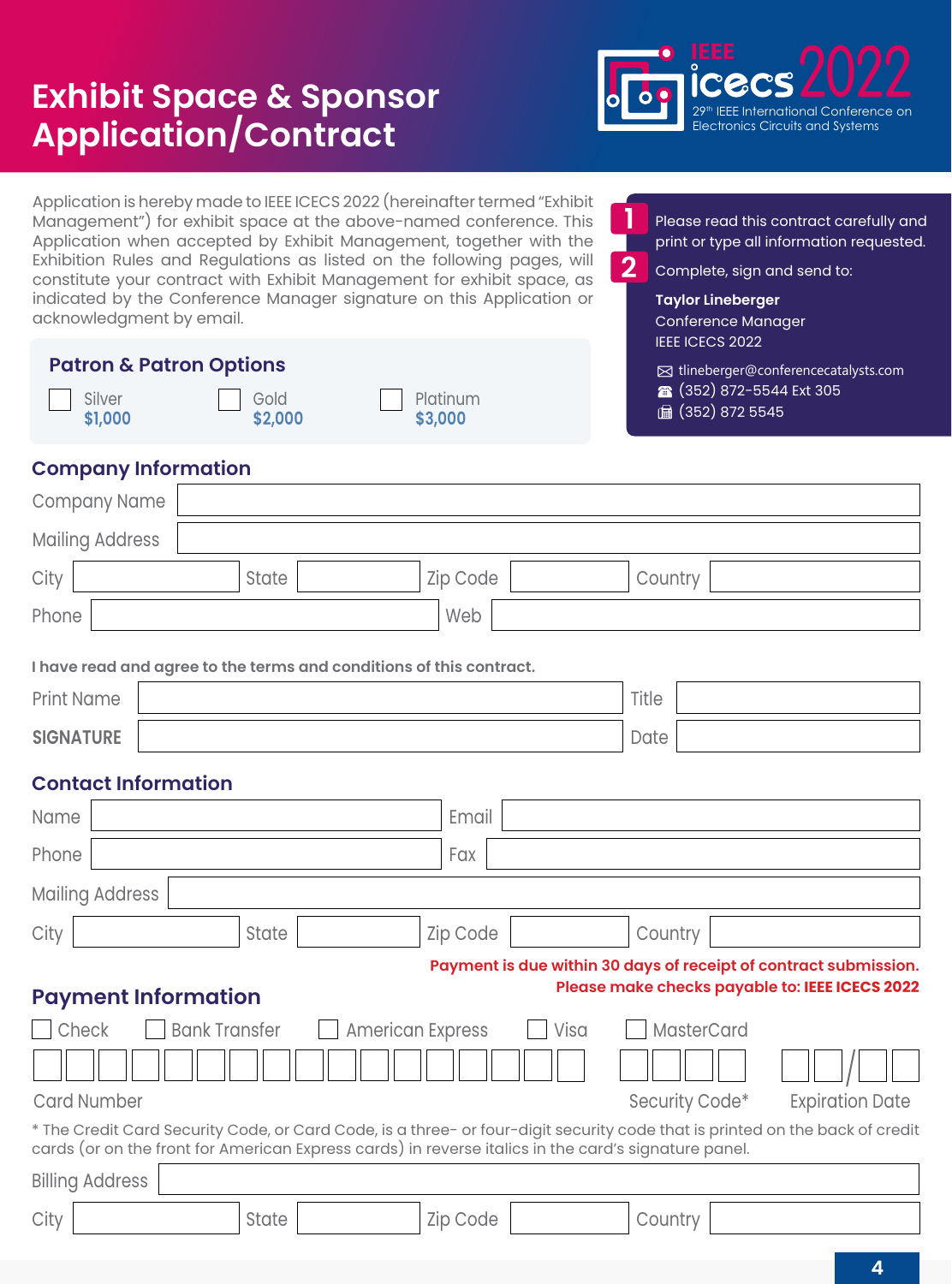

#### **Admission**

Exhibits will be open free of charge to patrons (1 representative per booth) and conference registrants. For additional booth staff and those who wish to attend the Exhibits only, there will be a \$50 per day charge, which will include entrance to the exhibit area, coffee breaks and lunch. Exhibit Management reserves the right to refuse admission to any person(s) including children of patrons and visitors, in the interest of safety and welfare of those persons and the patrons.

#### **Advertising Matter**

The Patron may, at his discretion, distribute handbills or other printed advertising matter from his exhibit. In the event of any complaint resulting from such distribution, the matter shall be referred to Exhibit Management for disposition.

#### **Allocations and Cost**

The cost of individual exhibits is indicated on the contract. Exhibit management will assign exhibits according to the date the application was received and to applicant's sequence of choices, in the event applicant's choices of exhibit spaces is not available. Exhibit management will assign other space, with the understanding that applicant may accept or refuse in writing this assignment, immediately afterward. If desired, the applicant may provide Exhibit Management with a list of competitors whose assignment should not be near that of the applicant. Exhibit Management will observe such requests, within the bounds of reason.

#### **Cancellations**

It is agreed that in event of cancellation, Exhibit Management shall have the right to retain as a cancellation fee all amounts then paid by Patron (and due from him) up to the time of cancellation pursuant to the "Billing and Schedule of Payments" section of the Application for Exhibit Space.

#### **Electrical and Decoration Services**

Electrical wiring or power and decorator services are available only through the Official Electrician (as designated by Exhibit Management) and the Official Decorator (as designated by Exhibit Management). Further information will be issued later.

#### **Electrical Fittings and Electricity Supply**

Lighting, lighting mains, power plugs, power mains and motors are available at charges listed in the Patron kit. The Patron may provide his own electrical fittings, and they shall be installed by the Official Contractors (as designated by Exhibit Management) at reasonable charges, an estimate of which shall be give to the Patron beforehand.

#### **Electrical Safety**

All wiring on displays or display features must conform to the minimum standards established by various governmental agencies and standard fire inspection ordinances. All display wiring must exhibit the seal and or such other seals of official approving agencies as may be required at the site of the exhibition.

#### **Employment Exhibits**

Exhibits for the purpose of soliciting prospective employees, or employee-recruiting activity of any kind is specifically prohibited.

#### **Exhibit Space Assignment and Allocations**

It is understood that Exhibit Management reserves the right, in the interests of optimum traffic control and exhibit exposure, to relocate those exhibits which may be affected by a change in the floor plan. Such change would not be made unless deemed absolutely necessary. Exhibit Management also agrees to advise patrons and service contractors if such change is necessary. Exhibit Management determination with respect to assignment of exhibit space is to be binding on all parties.

#### **Exhibit Cleaning**

Patrons must make arrangements for their exhibit to be kept clean and free from accumulated rubbish to the satisfaction of Exhibit Management. All materials for disposal of waste must be deposited in the gangway for clearance before the Exhibition opens.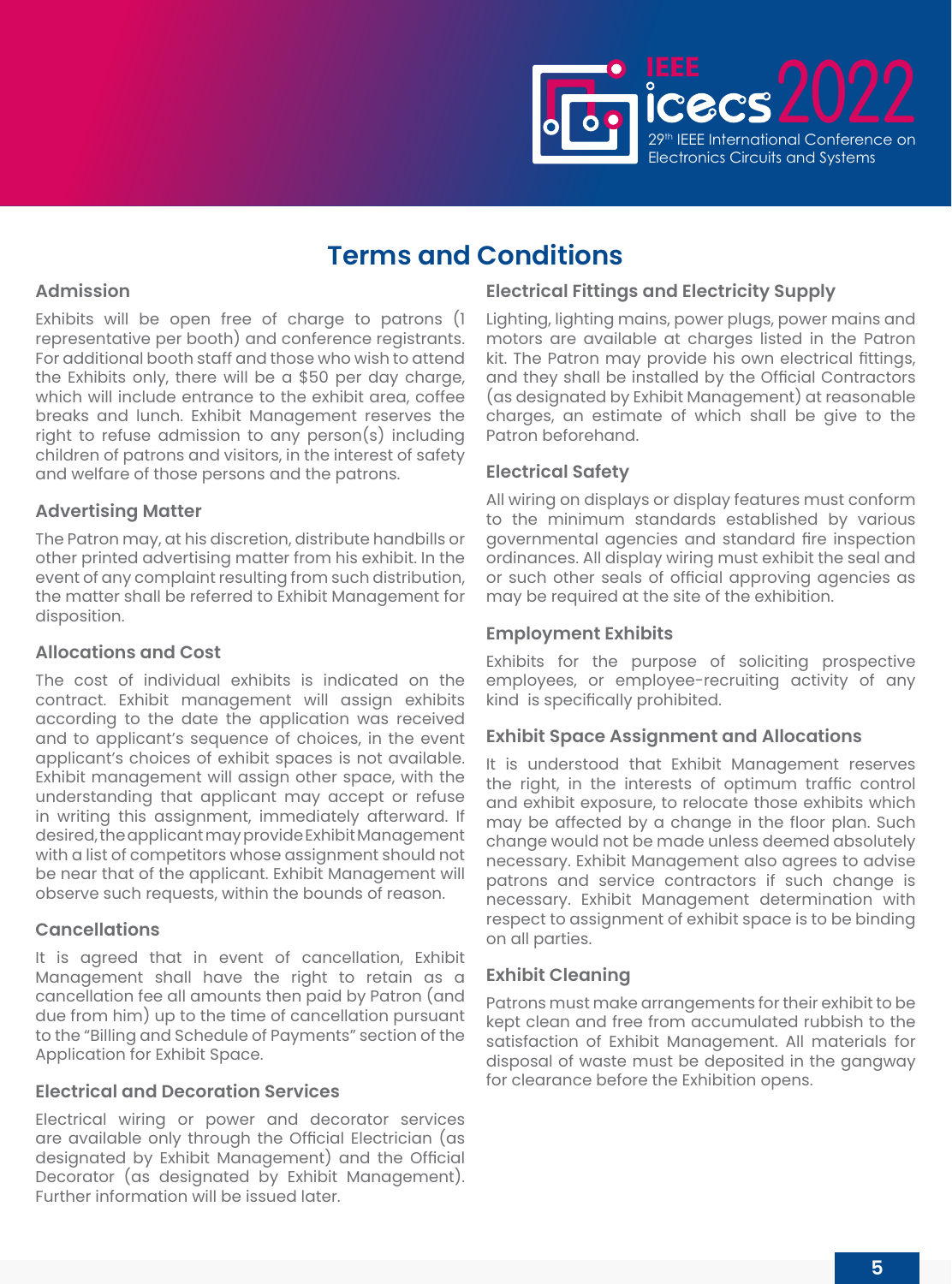

#### **Exhibits and Appliances**

Common sense governs the kind of exhibits permitted at the Exhibition. Attractive, informative and attention-getting exhibitions are encouraged. Exhibition dimensions shall generally conform to exhibit practices of the country in which the Exhibition is held, and specific dimensions and restrictions shall be specified in the Official Patrons' Kit supplied by Exhibit Management. In no event however, shall any exhibit interfere with any neighboring exhibit in the judgment of Exhibit Management. The Patron shall not display in his exhibit any products not described on the Application for exhibit space.

#### **Patrons**

Exhibits will be limited to those companies or other entities offering materials, products, or services of specific interest to registrants. Exhibit Management reserves the right to determine the eligibility of any product for display. Exhibiting manufacturer's representatives and/or distributors must list their participating principals as the patrons of record. Representation of more than two principals per single booth (8' X 10') is expressly prohibited.

#### **Patrons Management Responsibility**

Exhibit Management agrees to render reasonable assistance to patrons, to keep them informed, to provide them with available promotional material for their own use, including complimentary exhibit passes, to present a technically competent program of events, and to promote attendance of the Exhibition through accepted means of advertising, public relations, publicity, direct mail, etc. Each Patron will receive application blanks for Patron badges for his own qualified personnel in attendance at the exhibit.

#### **Insurance**

Patrons are advised to see that their regular company insurance includes extraterritorial coverage, that they have their own theft, public liability and property damage insurance. Exhibit Management and all organizations and individuals who are employed by or associated with it in connection with the Exhibition will not be responsible for injury or damage that may occur to an Patron or his employees or agents nor to the safety of any exhibit or other property against robbery, fire, accident or any other destructive causes.

#### **Labor**

Patrons must employ union labor where required. Union labor, if required, will be made available.

#### **Liability**

Exhibit Management and all organizations and individuals who are employed by or associated with it in connection with this Exhibition will not be responsible and shall be held harmless by all patrons for damage or loss resulting from fire, theft or any other cause whatsoever, including accident or injury to patrons, their employees and agents, the public and others. The Patron agrees to pay promptly for any and all damages to the exhibition building or its equipment incurred through carelessness or otherwise of Patron or his employees or agents.

#### **Losses**

Exhibit Management cannot take responsibility for damage to Patron's property or lost shipments either coming in or going out nor for moving costs. Damage to inadequately packed property is Patron's own responsibility. If exhibit fails to arrive, Patron is nevertheless responsible for exhibit space rental. Patrons are advised to insure against these risks.

#### **Personnel and Attire**

Exhibit Management reserves the right to determine whether the character and/or attire of booth personnel is acceptable and in keeping with the best interests of patrons and the exhibition. Further, patrons expressly agree that they and their personnel will not entertain in the private rooms in the official venue during business hours of the conference and exhibition.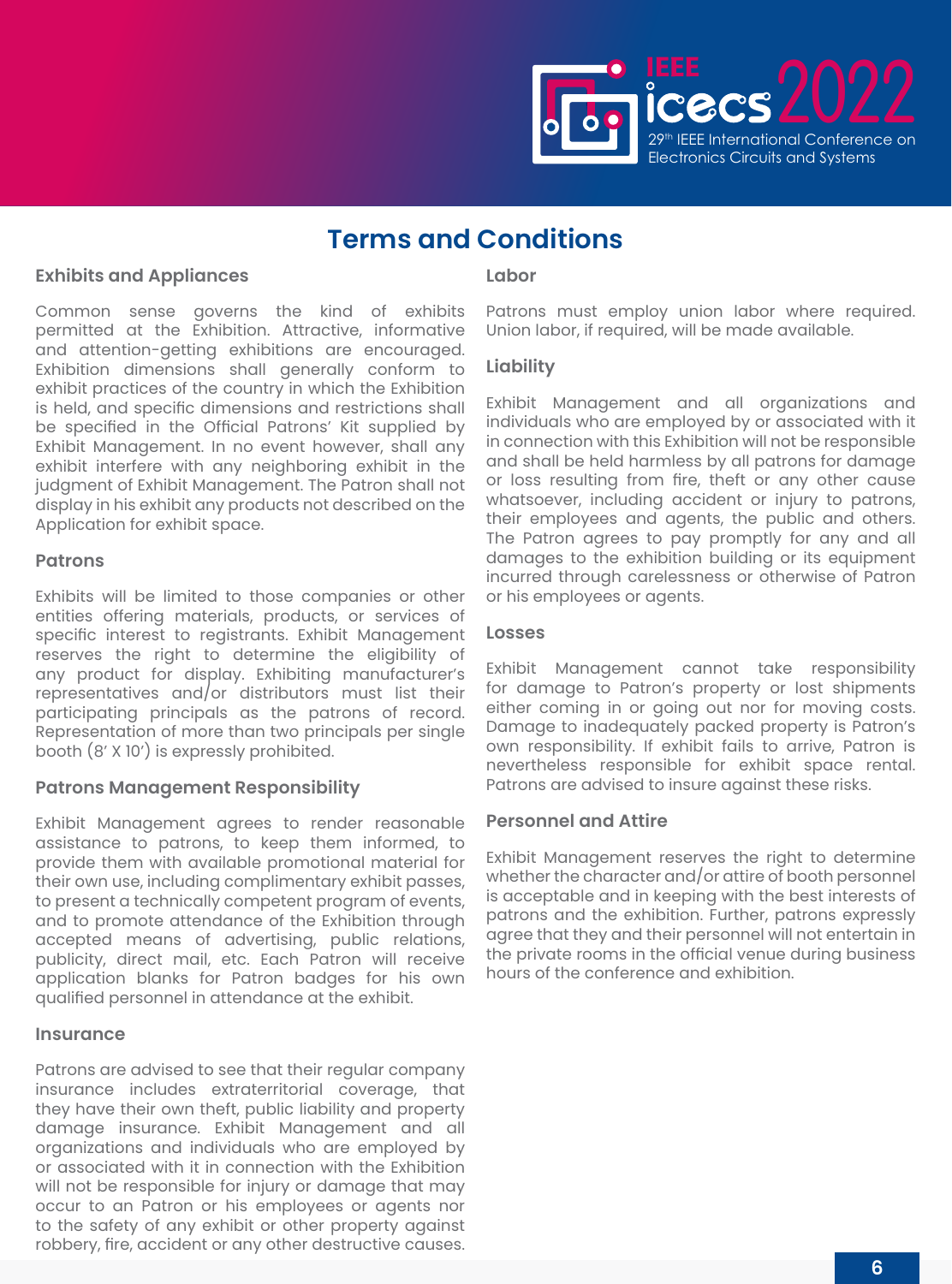

#### **Photography**

The photographic rights for the Exhibition are reserved to Exhibit Management, and photography in the Exhibition required by patrons can be farmed out at moderate charges by the Official Photographers (as designated by Exhibit Management) if desired. Patrons wishing to make their own arrangement for the photographing of their exhibit must apply to the Exhibit Management, whose permission shall not be unreasonably withheld.

#### **Rejected Displays**

The Patron agrees that his exhibit shall be admitted herein and shall remain from day to day solely in strict compliance with the rules and regulations herein laid down. Exhibit Management reserves the right to reject, eject or prohibit any exhibit in whole or in part, or any Patron or his representatives with or without giving cause. If cause is not given, liability shall not exceed the return to the Patron of the amount of the exhibit space price unearned based on the number of days of the exhibit remaining at the time of ejection. If an exhibit or Patron is rejected for violation of these rules and regulations or for any other stated reason, no return of exhibit space shall be made.

#### **Responsibility Clause**

Patron assumes responsibility and agrees to indemnify and defend the ICECS and the Venue and their respective employees and agents against any claims or expenses arising out of the use of the exhibition premises. The Patron understands that neither the ICECS nor the Venue maintain insurance covering the Patron's property and it is the sole responsibility of the Patron to obtain such insurance.

#### **Right of Possession**

During the term of this agreement and so long as the property of the contracted Patron is on the premises of the exhibition site or its vicinity, the ICECS shall have the right of possession to all goods, wares and merchandise on exhibition. Such right to possession shall be superior to that of any person other than the contracted Patron.

#### **Safety and Fire Laws**

Patrons must strictly observe all applicable fire and safety laws of the venue. Cloth decorations must be flameproof. Wiring must comply with local Fire Department and Underwriters' Rules. Smoking in exhibits is forbidden. Crowding will be restricted. Exhibits may not block aisles and fire exits. No decorations of paper, pine boughs, leafy decorations or tree branches are allowed. Acetate and most rayon drapes are not flameproof, and may be prohibited. No storage behind exhibits is provided or permitted.

#### **Shell Scheme or Rental Display Cancellations**

In the event of a cancellation for the construction of a shell scheme structure or rental display, full refund of any monies paid for such construction shall be made, provided the cancellation is filed with Exhibit Management at least ten (10) business days prior to the first day of the Exhibition.

#### **Sound Level and Odors**

Mechanical or electrical devices, which produce sound and/or objectionable odors, must be operated so as not to prove disturbing to other Patrons. Exhibit Management reserves the right to determine the acceptable sound level and odors in all such instances.

#### **Sub-Leasing**

Patrons may not permit other manufacturers to use their space or any part thereof, without express written permission of Exhibit Management.